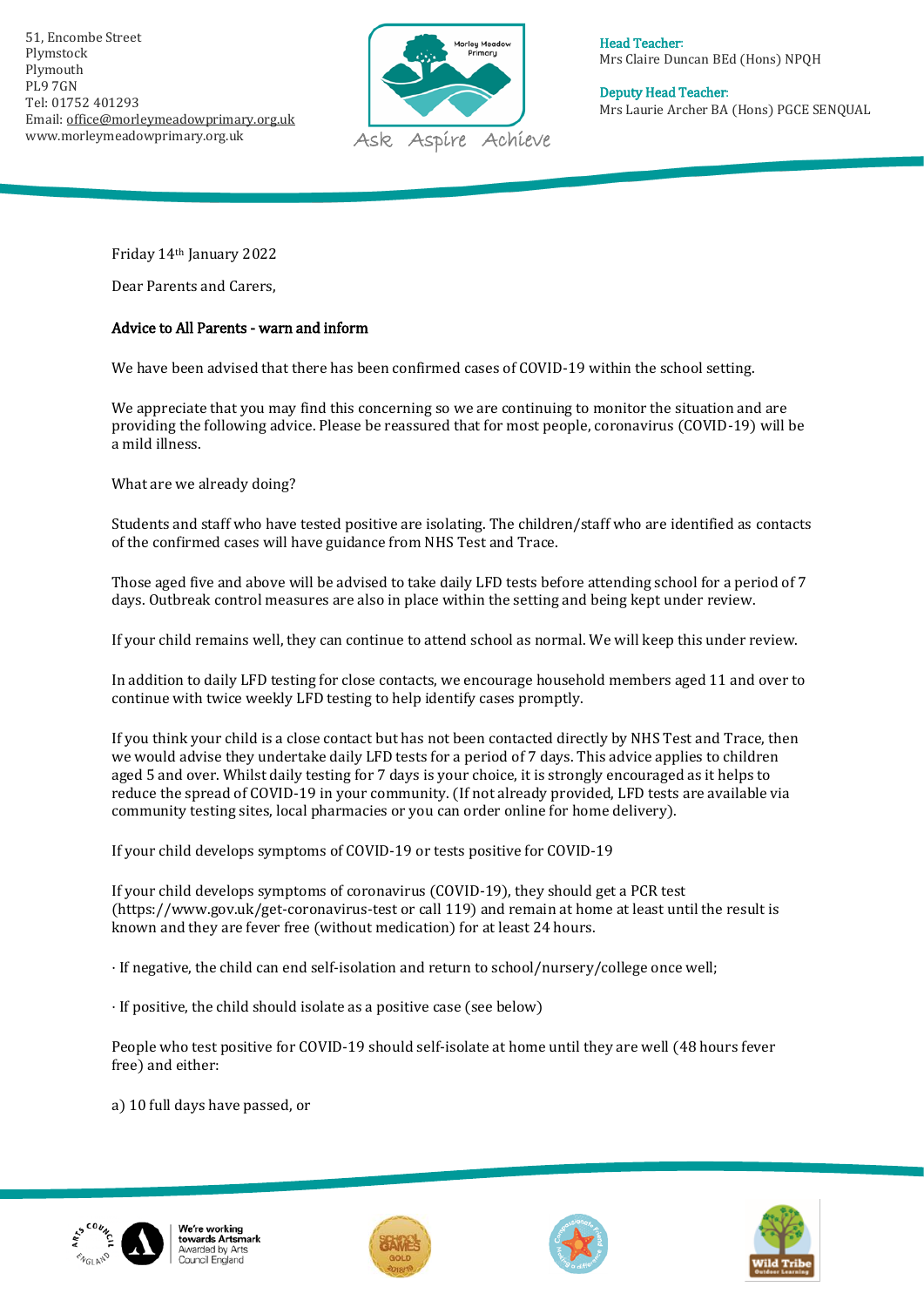b) They have produced two negative LFD tests at least 24 hours apart, with the first taken no earlier than day 6.

Note: Lingering coughs and changes to smell/taste are not a sign of ongoing infectiousness, so children can return to school if they have ended their self-isolation period (see above).

If your child does not have symptoms, count the day they took the test as day 0. If they subsequently develop symptoms, they will need to restart their isolation period using the day symptoms developed as day 0.

You can seek advice on COVID-19 symptoms from the nhs.uk website. If you are concerned about your child's symptoms, or they are worsening you can seek advice from NHS 111 at https://111.nhs.uk/ or by phoning 111

Instructions for people who live in the same household as someone who has tested positive for COVID-19 or is symptomatic and awaiting a test result

NHS Test and Trace will contact you to check whether you are legally required to self-isolate. If you are not legally required to self-isolate, you will be provided with advice on testing, advised to take extra caution, and given guidance on preventing the spread of COVID-19.

Those who are clinically extremely vulnerable should be supported to minimise their contact with other people in the household during this period, regardless of whether others have symptoms or not.

You are not required to self-isolate if any of the following apply:

· You are fully vaccinated

- · You are below the age of 18 years 6 months
- · You have taken part in or are currently part of an approved COVID-19 vaccine trial
- · You are not able to get vaccinated for medical reasons

Fully vaccinated means that you have been vaccinated with an MHRA approved COVID-19 vaccine in the UK, and at least 14 days have passed since you received the recommended doses of that vaccine (note this is currently under review and may be updated to include a booster dose in due course).

In line with national guidance for households with Covid-19 infection, household and other close contacts of someone who has tested positive for COVID-19 should undertake daily LFD testing for a period of 7 days or for 10 days from their last contact with the positive case (whichever is first). This is recommended for all close contacts aged 5 and over who are not required to isolate. [If not already provided, LFD tests are available via community testing sites, local pharmacies or you can order online for home delivery).

You are required to self-isolate if you're aged over 18 years and 6 months and if any of the following apply:

- · You have received only one dose of the COVID-19 vaccine
- · You have not received any dose of the COVID-19 vaccination
- · You are not otherwise exempt

Household members who need to self-isolate as close contacts should not go to work, school or public areas, and exercise should be taken within the home. You should ask friends or family if you require help with buying groceries, other shopping or picking up medication, or walking a dog. Alternatively, you can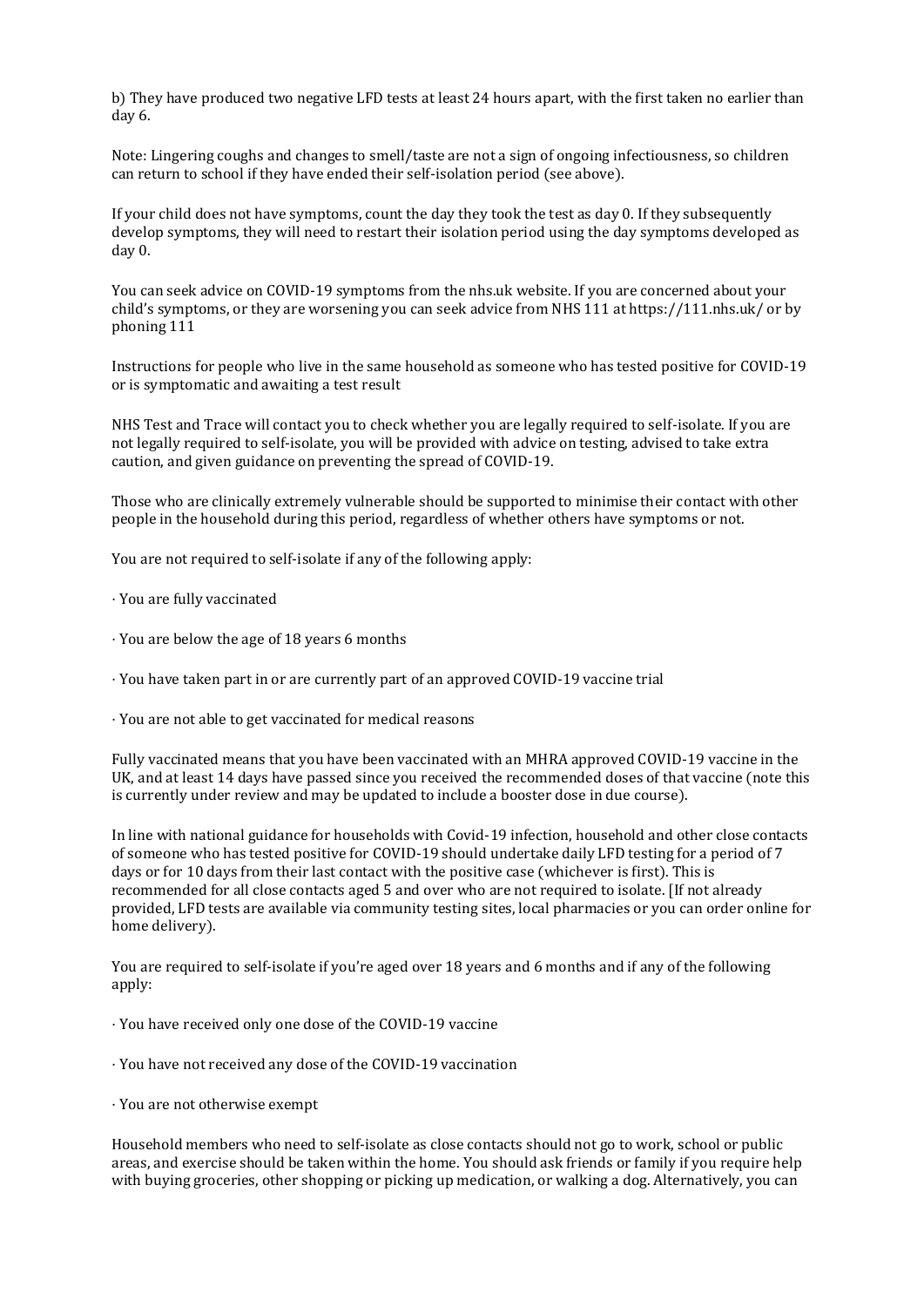order your shopping online and medication by phone or online. Please read the stay at home guidance which provides information on this.

Household members staying at home for 10 days will greatly reduce the overall amount of infection the household could pass on to others in the community.

You could be fined if you do not self-isolate following a notification by NHS Test and Trace. You may be entitled to a one-off payment of £500 through the NHS Test and Trace Support Payment scheme if you are required to stay at home and self-isolate, or you are the parent or guardian of a child who has been told to self-isolate.

How to reduce spread of COVID-19 as a household contact who is not required to self-isolate

Even if you are vaccinated, you can still be infected with COVID-19 and pass it on to others. If you are identified as a contact of someone with COVID-19 but you are not required to self-isolate, you can help protect others by following the guidance on how to stay safe and help prevent the spread.

To reduce the spread of COVID-19 in your community:

· Test daily using LFDs

· Limit close contact with other people outside your household, especially in enclosed spaces (when not in school/nursery/college)

· Wear a face covering for those aged 11 and over in crowded, enclosed or poorly ventilates spaces and when you are in close contact with other people

· Limit contact with anyone who is at higher risk of severe illness if infected with Covid-19 · Follow the guidance on how to stay safe and help prevent the spread - GOV.UK (www.gov.uk)

You should follow this advice for at least 10 days.

If you are a health or social care worker or student undertaking a work placement who has been identified as a household contact and are exempt from self-isolation, there is additional guidance available that you should follow to reduce the risk of spread of COVID-19 in these settings.

If you develop symptoms at any time, even if these are mild, self-isolate immediately, arrange to have a COVID-19 PCR test and follow the guidance for people with COVID-19 symptoms.

For most people, coronavirus (COVID-19) will be a mild illness.

How to stop coronavirus (COVID-19) spreading

There are things you can do to help reduce the risk of you and anyone you live with getting ill with coronavirus (COVID-19):

· Get vaccinated – everyone aged 12 and over can book COVID-19 vaccination appointments now

- · Wash your hands with soap and water or use hand sanitiser regularly throughout the day
- · Cover your mouth and nose with a tissue or your sleeve (not your hands) when you cough or sneeze
- · Put used tissues in the bin immediately and wash your hands afterwards

· Meet people outside and avoid crowded areas